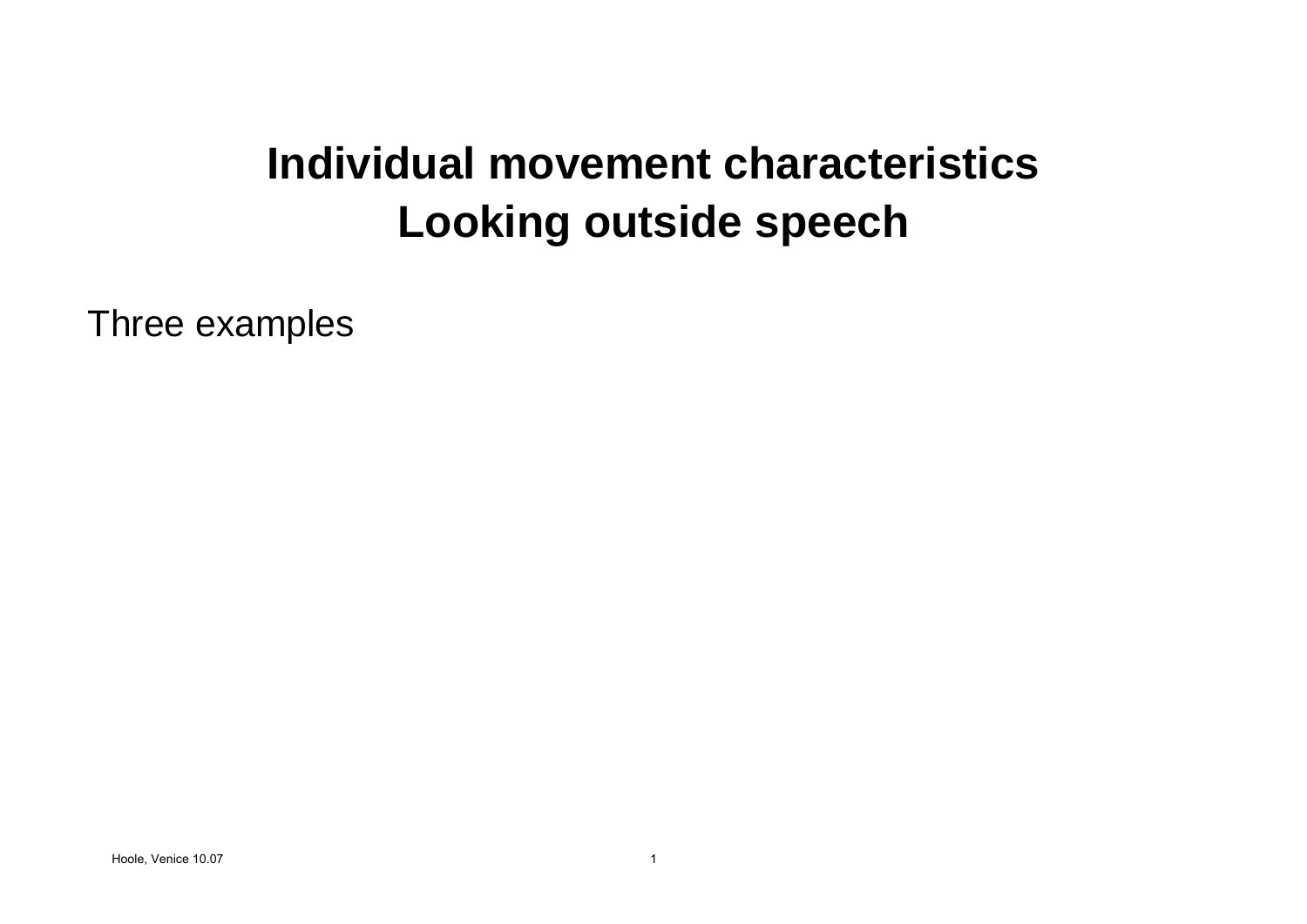## 1. Face movement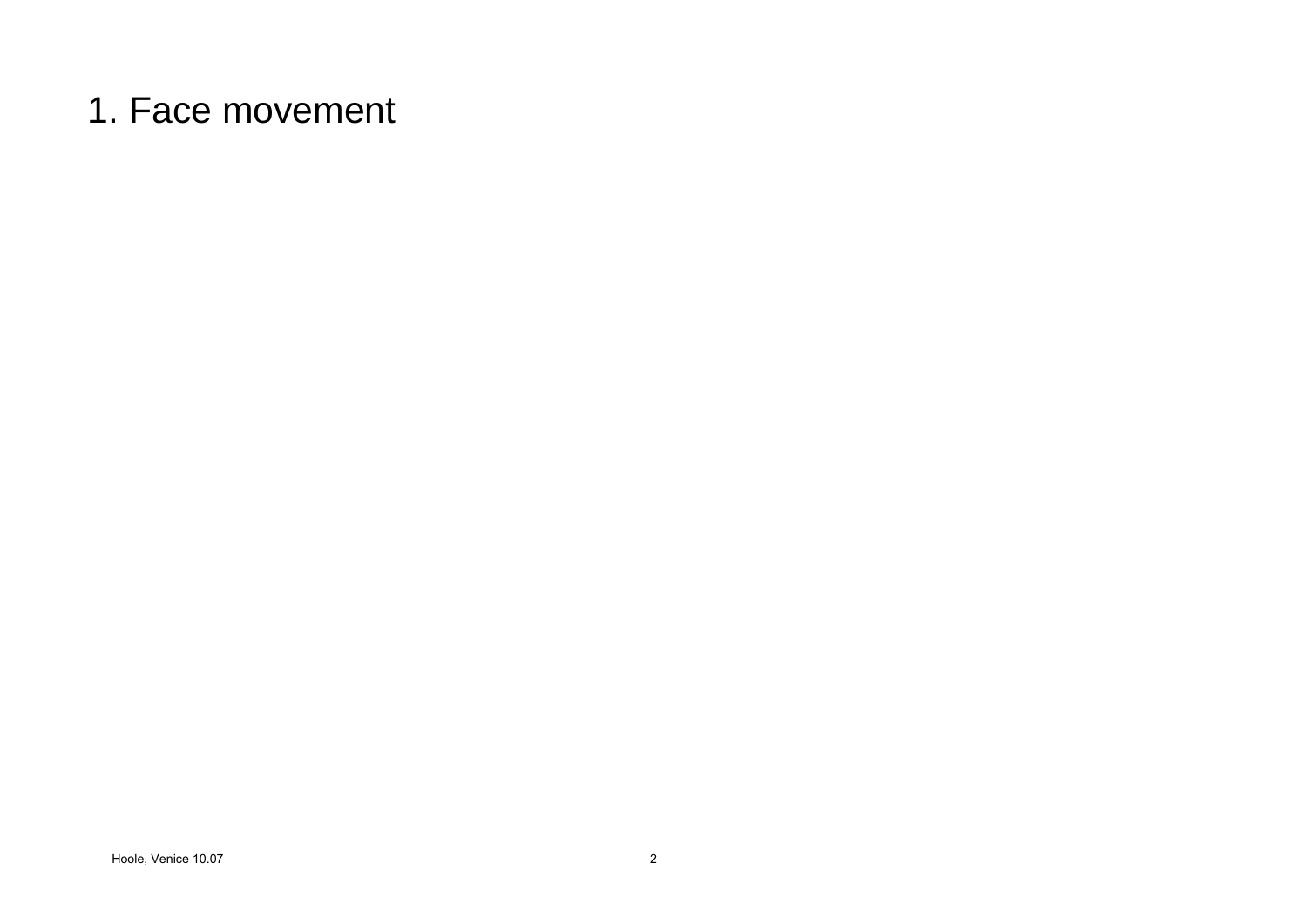## Why are moving faces easier to recognize?

Karen Lander and Lewis Chuang

Department of Psychology, University of Manchester, UK

Full paper here:

Previous work has suggested that seeing a famous face move aids the recognition of identity, especially when viewing conditions are degraded (Knight & Johnston, 1997; Lander, Christie, & Bruce, 1999). Experiment 1 investigated whether the beneficial effects of motion are related to a particular type of facial motion (expressing, talking, or rigid motion). Results showed a significant beneficial effect of both expressive and talking movements, but no advantage for rigid motion, compared with a single static image. Experiment 2 investigated whether the advantage for motion is uniform across identity. Participants rated moving famous faces for distinctiveness of motion. The famous faces (moving and static freeze frame) were then used as stimuli in a recognition task. The advantage for face motion was 99 for the and  $\frac{1}{2}$  when the motion displayed was distinctive. Results suggest that reason why moving faces are easier to recognize is because some familiar faces have characteristic motion patterns, which act as an additional cue to identity.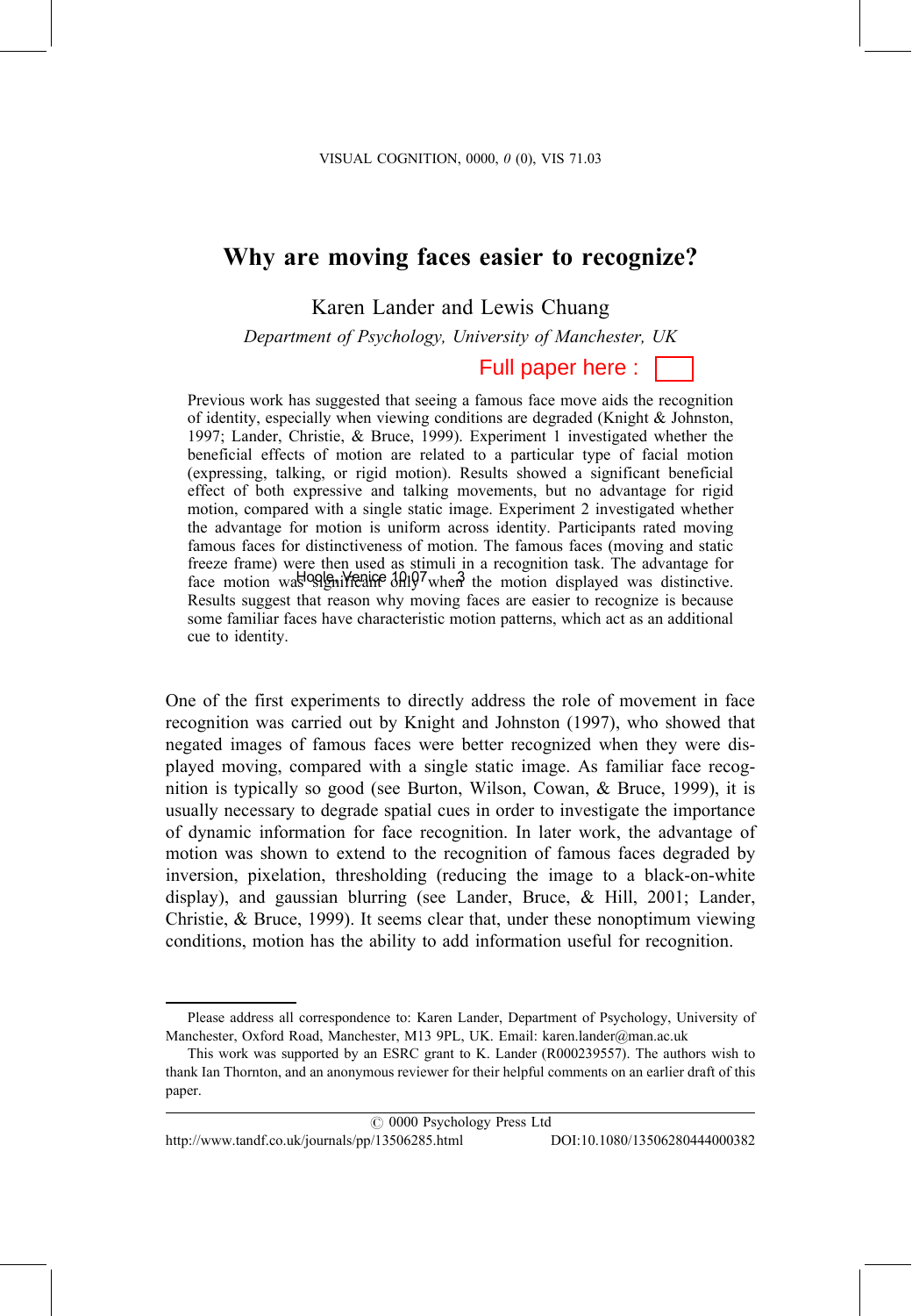2. Are perception and action linked?

Predicting the effects of actions: Interactions of perception and action.

```
Knoblich, G. & Flach, R. (2001)
```
Psychological Science, 12 (6), 467-472

Common coding theory of perception and action W. Prinz $H = \text{Full paper here:}$ <br>
common coding theory of perception and action<br>
V. Prinz<br>
Full paper here:<br>
A Frinz<br>
Full paper here:<br>
A Frinz<br>
Full paper here:<br>
A Frinz<br>
Full paper here:<br>
A Frinz<br>
Full paper here:<br>
A Frinz<br>
Full paper here

cf. motor theory of speech perception mirror neurons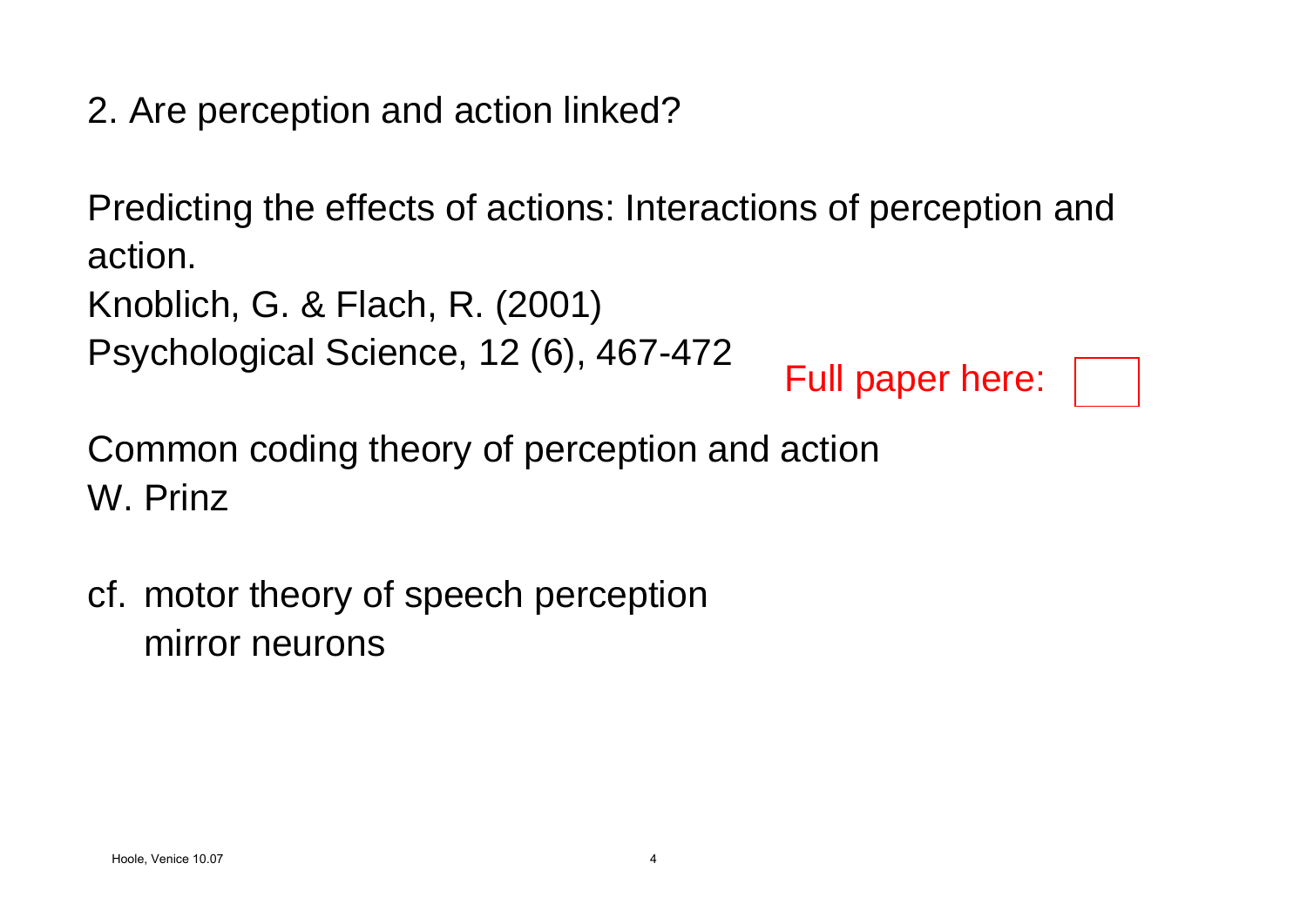## This page intentionally left blank to remind me of the demo

Matlab demo of pointlight display of human gait available from me<br>on request<br>h<sup>took</sup> venice 10.07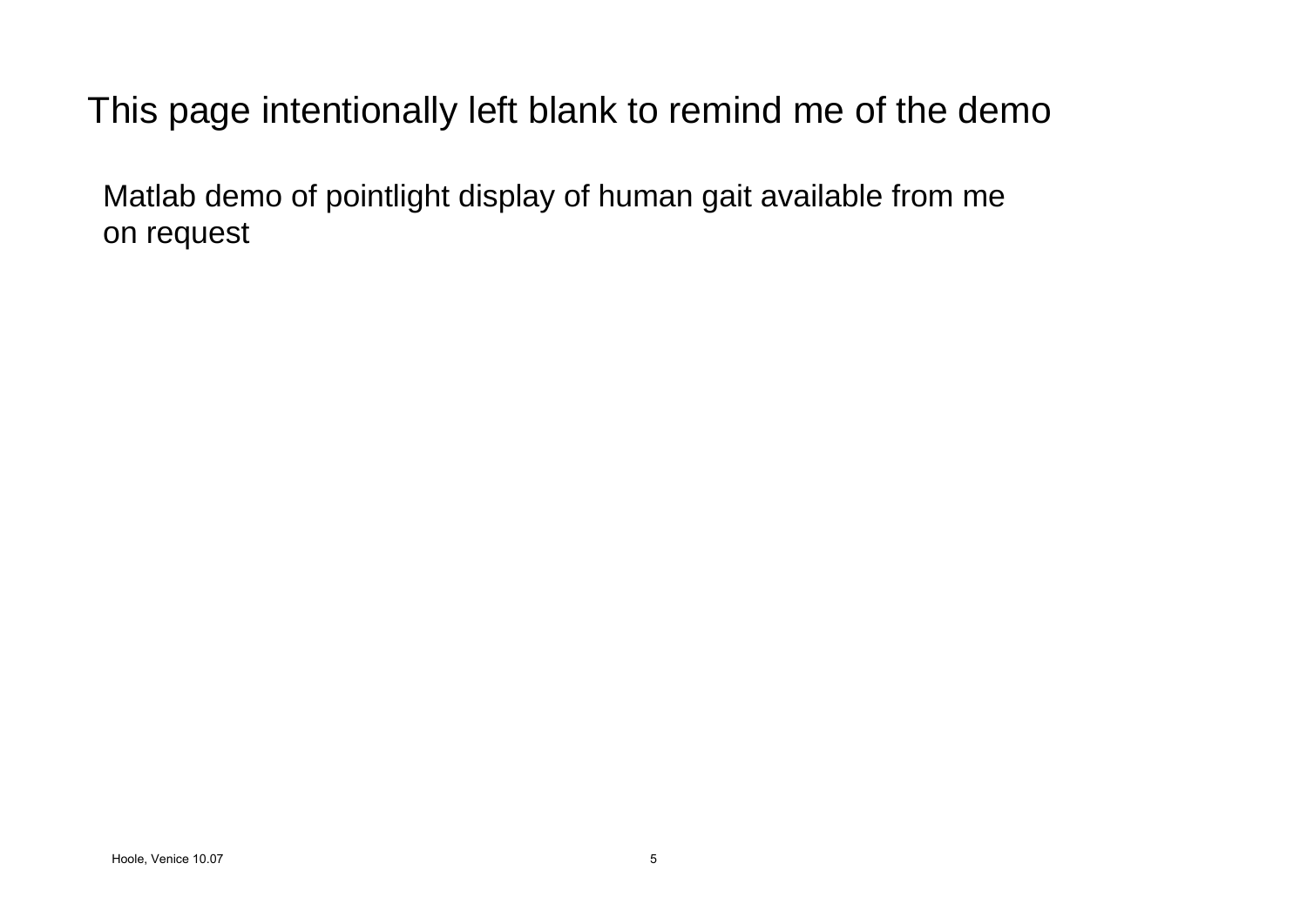Johansson, G. (1973).

Visual perception of biological motion and a model for its analysis. Perception and Psychophysics, 14, 201-211

related to previous topic: Beardsworth, T. & Buckner, T. (1981) The ability to recognize onself from a video recording of one's movements without seeing one's body. Bulletin of the Psychonomic Society, 18, 19-22

Knoblich, G. & Prinz, W. (2001)

Recognition of self-generated actions from kinematic displays of drawing

J. Experimental Psychology: Human Perception and Performance, 26, 456-465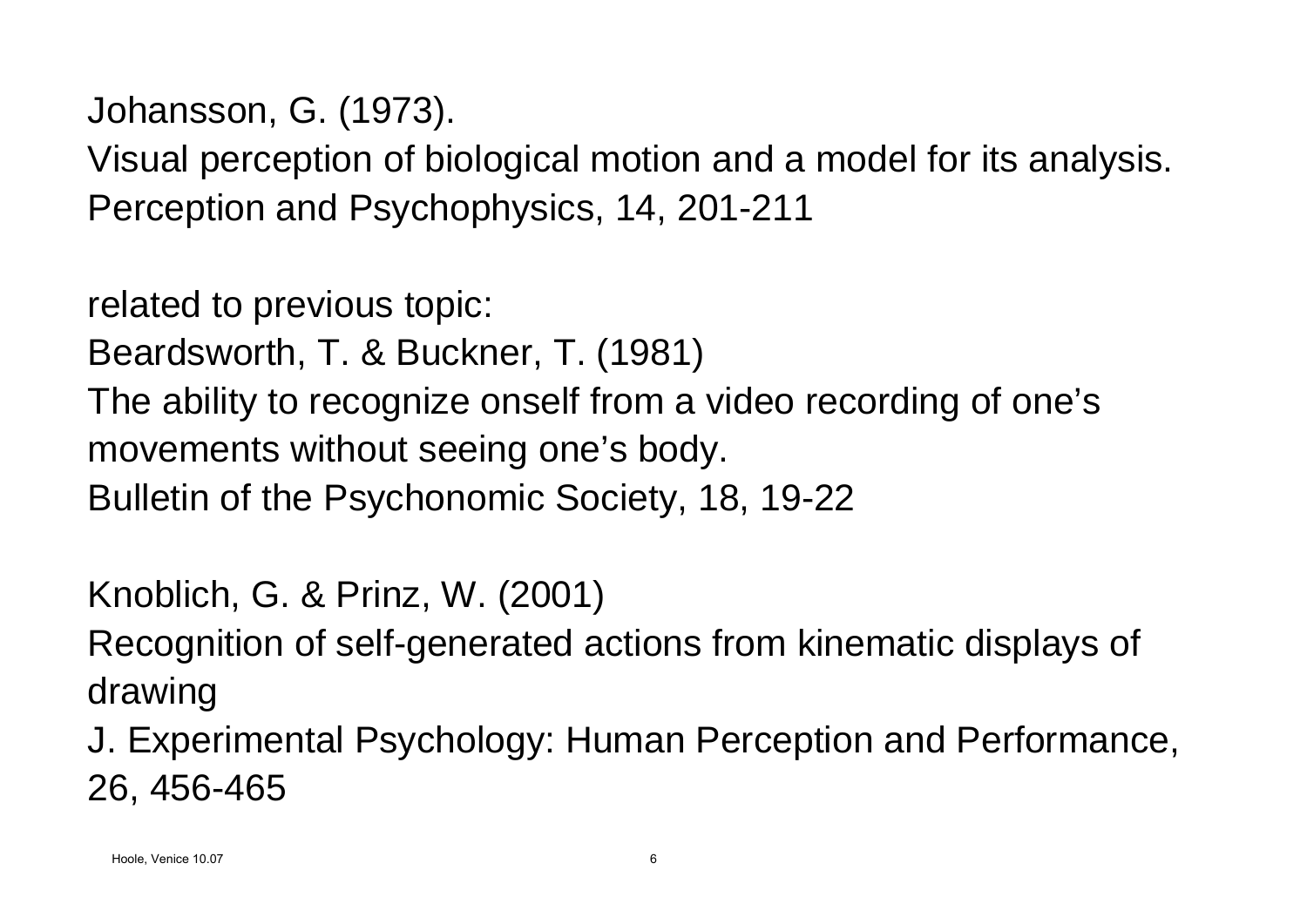Aktuelles Beispiel

Westhoff, C. & Troje, N.

Personenidentifikation anhand von biologischer Bewegung -

strukturelle und kinematische Parameter

Hoole, Venice 10.07 <sup>7</sup> Full paper here: